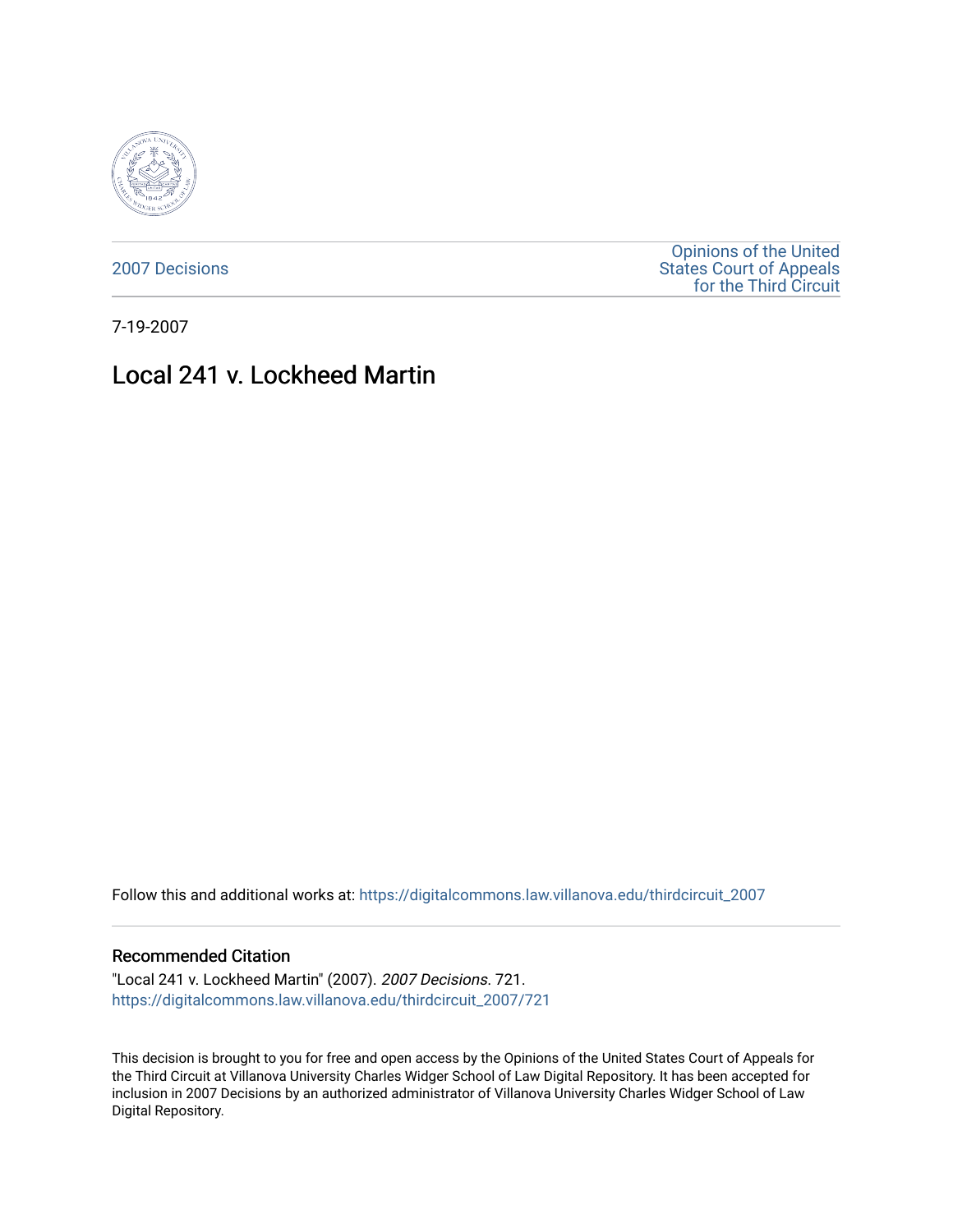### NOT PRECEDENTIAL

## UNITED STATES COURT OF APPEALS FOR THE THIRD CIRCUIT

\_\_\_\_\_\_\_\_\_\_\_\_\_\_\_\_

No. 06-3450 \_\_\_\_\_\_\_\_\_\_\_\_\_\_\_\_

# INTERNATIONAL FEDERATION OF PROFESSIONAL AND TECHNICAL ENGINEERS, AFL-CIO, LOCAL 241, Appellant,

# LOCKHEED MARTIN MARITIME SYSTEMS AND SENSORS (formerly NAVAL ELECTRONIC AND SURVEILLANCE SYSTEMS-SURFACE SYSTEMS)

\_\_\_\_\_\_\_\_\_\_\_\_\_\_\_\_

v.

On Appeal from the United States District Court for the District of New Jersey (D.C. No. 05-cv-00484) District Judge: Honorable Jerome B. Simandle

Submitted Under Third Circuit L.A.R. 34.1(a) June 29, 2007

\_\_\_\_\_\_\_\_\_\_\_\_\_\_\_\_\_

\_\_\_\_\_\_\_\_\_\_\_\_\_\_\_\_\_

Before: BARRY, FUENTES, and GARTH, Circuit Judges (Opinion Filed: July 19, 2007)

# OPINION \_\_\_\_\_\_\_\_\_\_\_\_\_\_\_\_\_\_

\_\_\_\_\_\_\_\_\_\_\_\_\_\_\_\_\_\_

Garth, Circuit Judge:

The appeal taken by the International Federation of Professional and Technical

Engineers, AFL-CIO, Local 241 ("the union") challenged the decision of Lockheed Martin